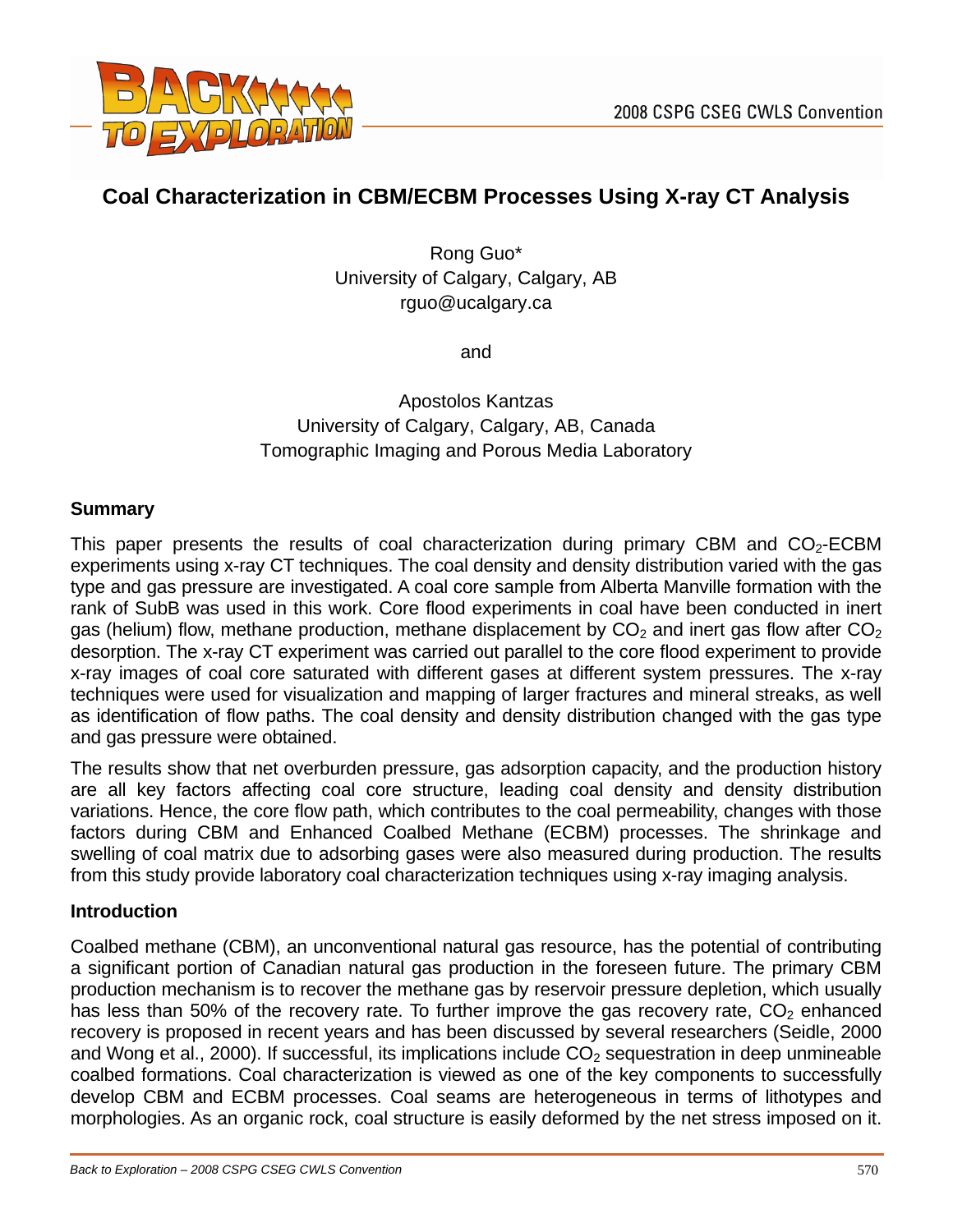The network of natural fractures and cleats in a coal determines to a large extent the mechanical properties of the coal. The stress and time dependent deformation of the coal porous structure is expected to change the behavior of the most important properties of the coal, such as porosity and permeability, which in turn change the reservoir production predictions. Coal physical properties such as density and compressibility are also dynamically changed with the coal structure deformation.

Computerized tomography (CT) provides a non-destructive method that visualizes the internal structure of an object. It allows continuous observation of the sample during the experiment and has proven to be a valuable tool in petroleum exploration and development research (Wellington, and Vinegar, 1987 and Akin and Kovscek, 2003). However, its application to coal deformation studies has been limited to a small number of studies (Karacan and Okandan, 2001 and Karacan and Mitchell, 2003). X-ray CT techniques are proposed as tools to characterize coal and demonstrate the use x-ray CT to investigate the coal density, and density distribution varied with the gas type and gas pressure during the CBM primary and enhanced gas recovery processes.

### **Experiments**

Core-flood and X-ray CT experiments have been carried out to investigate coal density. The coal sample, from the Manville Group in Alberta has the characteristics listed in Table 1. The coal core had an average cross-sectional area of about 3580 mm<sup>2</sup> and was 85.5 mm long.

| Table 1. Proximate analysis and coal rank classification |       |             |          |             |                       |       |
|----------------------------------------------------------|-------|-------------|----------|-------------|-----------------------|-------|
| Coal type                                                | Depth | Moisture(*) | $Ash(*)$ | Vol. Matter | Vitrinite reflectance | Rank  |
|                                                          | (m)   | (%)         | (%)      | (%)         | (% )                  |       |
| Deal Bruce                                               | 1853. |             | 14.1     | 36          | 0.47                  | Sub-B |
| * Equilibrium moisture basis.                            |       |             |          |             |                       |       |

Table 1: Proximate analysis and coal rank classification

The core flood experiments were conducted by the core-flood rig in Figure1, consisting of helium, methane,  $CO<sub>2</sub>$  flow, gas adsorption and desorption, and the displacement of methane by  $CO<sub>2</sub>$ . First, helium as a non-adsorbing gas was flowed through core at different combinations of overburden and pore pressure at a temperature of  $23^{\circ}$ C. Then the core was saturated with methane at a given system pressure. After adsorption was reached, methane flowed through the core at the given system pressure. Then the system pressure was reduced to produce methane. After CBM production by pressure depletion,  $CO<sub>2</sub>$  was injected to displace methane. At the equilibrium  $CO<sub>2</sub>$ saturation conditions,  $CO<sub>2</sub>$  flowed through core at several system pressures. At the end of ECBM, the core was blown down and the  $CO<sub>2</sub>$  was allowed to desorb. Helium was flowed through core again to determine the permanent changes on the core.

The x-ray CT experiments were carried out parallel to the core flood experiments to provide x-ray images of coal core during helium flow, methane saturation and flow,  $CO<sub>2</sub>$  adsorption and desorption stages. The CT scanner used in all the CT experiment is the  $3<sup>rd</sup>$  generation GE9800 with proper calibration. In total, there were 17 CT experiments conducted at the room temperature. Consistent scanning parameters were used for all the CT experiment to produce comparable CT images. The raw data is CT images each containing  $512 \times 512$  pixels. Each pixel stands for 0.2 mm ×0.2 mm ×1.5 mm volume element. Each pixel readings as CT number, ranging from -1024 to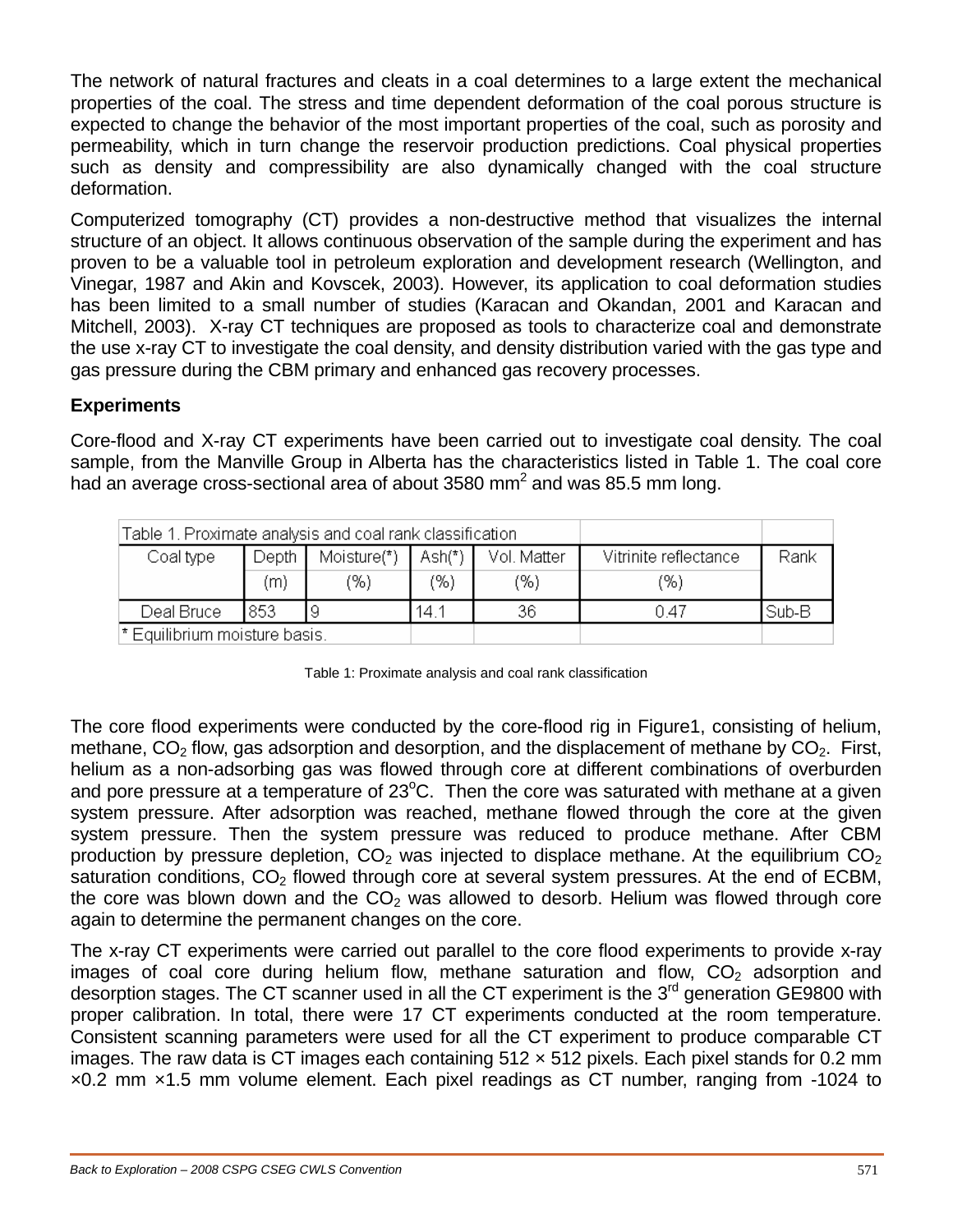+3071, is an average CT number within that volume and is a function of mean density and effective atomic number. CT numbers are transferred to coal density by density calibration.

# **Density Logging**

Figure 2 shows the coal bulk density log for helium flow. The group 1 curves are for helium flow before CBM primary production, and group 2 for helium flow after ECBM processes. The result shows that coal core is a highly heterogeneous material. Its density varies dramatically at different locations. The lowest density corresponds to the largest fracture region, while the highest density reflects the mineral streaks. The range of the density is typical for coal. Coal bulk density is strongly dependent upon rank (Gan, et al., 1972; Levine et al., 1993), pore volume and structure (Levine et al., 1993), and coal composition. From the graph, coal bulk density is directly increases with the incremental of the net overburden pressure imposed upon core. The pressure effect is very consistent for all the pressure settings. However, the differences between the group 1 curves are much smaller than those of group 1 curves. This means that there were the CBM primary and ECBM processes incurred permanent changes on coal structure.

The density loggings during the CBM primary and ECBM processes are plotted in Figure 3. The effect of the gas type on the coal density is much pronounced because coal density has a dramatic increase by  $CO<sub>2</sub>$  injection. The effect of the gas type on coal density reflects the degree of coal swelling due to gas adsorption.

# **Density Variation**

Figure 4 represents how coal average density changes during the core-flood experiment. First, the coal average density increases with the net stress due the increased overburden pressure. It decreases as the net stress reduces by increasing the pore pressure. Here the observed hysteresis indicates permanent changes in coal structure. Coal has larger density compared to the observed trend when increasing overburden pressure at the same net stress. This hysterisis is consistent with the coal permeability change reported in a previous publication (Guo, et al., 2007). Introducing methane in coal increases coal average density. After methane production, coal density is boosted by  $CO<sub>2</sub>$  adsorption. The coal density change due to the adsorbing gas flow is correlates well to the coal permeability change (Guo, et al., 2007). Coal permeability is provided by the coal fracture network. The swelling of the coal matrix due to adsorption of gas on coal squeezes the coal fracture, which is the gas flow path. Therefore the coal permeability decreases during methane and  $CO<sub>2</sub>$  flow. Hence both coal density and permeability are affected by the same factors and follow the similar trend. Coal density under  $CO<sub>2</sub>$  saturation is not a single function of net stress. This implies that pore pressure also affect coal density.





Figure 1: Schematic of the core-flood rig Figure 2: Density log for helium flow at different net overburden pressure